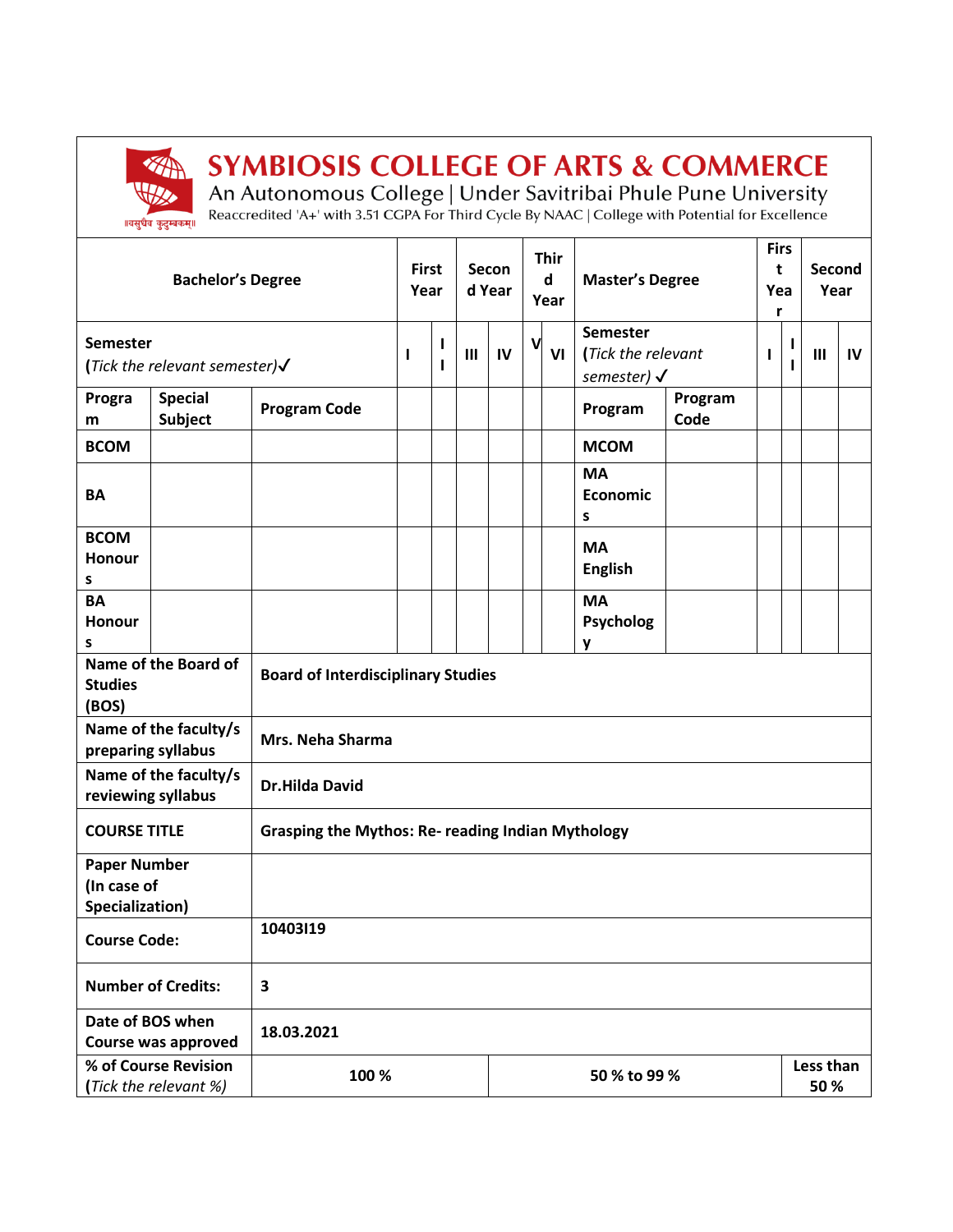|                                                                                                                                                                                                                                                                                                                                                                                                                                                                                                                                                               | ✓                                                                                                                                                                                                                                                                                                                                                                                                                                                                                                                                                                                                                                                                                                                                                                                                                                                                                                                                                                                                         |                                                                                                                                                                                                                                                                                                                                                                                                                                                                                                                                                                                                                                                                                                                                                                         |                        |  |  |  |  |
|---------------------------------------------------------------------------------------------------------------------------------------------------------------------------------------------------------------------------------------------------------------------------------------------------------------------------------------------------------------------------------------------------------------------------------------------------------------------------------------------------------------------------------------------------------------|-----------------------------------------------------------------------------------------------------------------------------------------------------------------------------------------------------------------------------------------------------------------------------------------------------------------------------------------------------------------------------------------------------------------------------------------------------------------------------------------------------------------------------------------------------------------------------------------------------------------------------------------------------------------------------------------------------------------------------------------------------------------------------------------------------------------------------------------------------------------------------------------------------------------------------------------------------------------------------------------------------------|-------------------------------------------------------------------------------------------------------------------------------------------------------------------------------------------------------------------------------------------------------------------------------------------------------------------------------------------------------------------------------------------------------------------------------------------------------------------------------------------------------------------------------------------------------------------------------------------------------------------------------------------------------------------------------------------------------------------------------------------------------------------------|------------------------|--|--|--|--|
| Date of<br>Implementation of<br><b>Revised/Changed</b><br>Course:                                                                                                                                                                                                                                                                                                                                                                                                                                                                                             | 2020-2021                                                                                                                                                                                                                                                                                                                                                                                                                                                                                                                                                                                                                                                                                                                                                                                                                                                                                                                                                                                                 |                                                                                                                                                                                                                                                                                                                                                                                                                                                                                                                                                                                                                                                                                                                                                                         |                        |  |  |  |  |
| <b>Course Learning Outcomes:</b>                                                                                                                                                                                                                                                                                                                                                                                                                                                                                                                              |                                                                                                                                                                                                                                                                                                                                                                                                                                                                                                                                                                                                                                                                                                                                                                                                                                                                                                                                                                                                           |                                                                                                                                                                                                                                                                                                                                                                                                                                                                                                                                                                                                                                                                                                                                                                         |                        |  |  |  |  |
|                                                                                                                                                                                                                                                                                                                                                                                                                                                                                                                                                               | On successful completion of the module students will be able to:                                                                                                                                                                                                                                                                                                                                                                                                                                                                                                                                                                                                                                                                                                                                                                                                                                                                                                                                          |                                                                                                                                                                                                                                                                                                                                                                                                                                                                                                                                                                                                                                                                                                                                                                         |                        |  |  |  |  |
| entities.<br>Anand Coomarswamy and Joseph Campbell.<br>world.                                                                                                                                                                                                                                                                                                                                                                                                                                                                                                 | CO 3: Determine symbols and narrative forms in myths from India, and across the world                                                                                                                                                                                                                                                                                                                                                                                                                                                                                                                                                                                                                                                                                                                                                                                                                                                                                                                     | CO 1: Identify archetypal patterns/core ideas in verbal and visual motifs in mythical narratives<br>CO 2: Research the archetypal patterns by comparing similar themes and structures, in discrete mythical<br>CO 4: Analyze the theoretical framework of mythological studies, through interdisciplinary fields like-<br>Archetypal theory and Depth Psychology (C G Jung), Comparative Religion (Mircea Eliade) and Myth Criticism<br>(Northrop Frye), Symbolic Anthropology (Mary Douglas), Feminism (Marija Gimbutas, Kate Millet), Gender<br>Studies, and the approaches and parameters of foremost mythologists like Heinrich Zimmer, Carl Kerenyi,<br>CO 5: Critically appreciate the mythic perspective as essential paradigm of engaging with oneself, and the |                        |  |  |  |  |
| The Course establishes the Mythic as a paradigm-the experience of a people and their<br>collective memory that shapes its value system, and is in turn shaped by it. It explores<br>a morality of reason: the participatory reading is to reform the existing saturated<br><b>About the Course</b><br>meanings that may have a tendency to become dogmatic. Like poetry, Myth upholds<br>the essential freedom of human spirit. It provides templates to think afresh and think<br>anew about perennial human dilemmas, conflicts and existential conundrums. |                                                                                                                                                                                                                                                                                                                                                                                                                                                                                                                                                                                                                                                                                                                                                                                                                                                                                                                                                                                                           |                                                                                                                                                                                                                                                                                                                                                                                                                                                                                                                                                                                                                                                                                                                                                                         |                        |  |  |  |  |
| <b>Teaching</b><br><b>Methodology:</b>                                                                                                                                                                                                                                                                                                                                                                                                                                                                                                                        | Interactive sessions balance academic rigour with a passion and delightful<br>$\bullet$<br>involvement into the most unique expression of human imagination;<br>strengths of the field upon which the students can build are identified, and<br>explained.<br>Class discussions focus upon the nature, significance and potential of<br>emergent trends and new possibilities. This meta-analysis is presented to<br>stimulate and widen discussion and to help generate further avenues for<br>future research and development.<br>Research orientation and potential of our multidisciplinary field; to the<br>implications of globalization; to the challenges of post-modern perspectives;<br>to new frames of reference and units of analysis; to the significance of culture<br>and context; to new forms of discourse; and to the importance of forging<br>stronger linkages between theory and practice, insiders and outsiders and the<br>comparative and international dimensions of our field. |                                                                                                                                                                                                                                                                                                                                                                                                                                                                                                                                                                                                                                                                                                                                                                         |                        |  |  |  |  |
|                                                                                                                                                                                                                                                                                                                                                                                                                                                                                                                                                               | <b>Detailed syllabus</b>                                                                                                                                                                                                                                                                                                                                                                                                                                                                                                                                                                                                                                                                                                                                                                                                                                                                                                                                                                                  |                                                                                                                                                                                                                                                                                                                                                                                                                                                                                                                                                                                                                                                                                                                                                                         |                        |  |  |  |  |
| Unit                                                                                                                                                                                                                                                                                                                                                                                                                                                                                                                                                          | <b>CONTENTS OF THE COURSE</b>                                                                                                                                                                                                                                                                                                                                                                                                                                                                                                                                                                                                                                                                                                                                                                                                                                                                                                                                                                             |                                                                                                                                                                                                                                                                                                                                                                                                                                                                                                                                                                                                                                                                                                                                                                         | No. of<br>Lectur<br>es |  |  |  |  |
| $\mathbf{1}$                                                                                                                                                                                                                                                                                                                                                                                                                                                                                                                                                  | The Mythic Paradigm, Ka-tha:                                                                                                                                                                                                                                                                                                                                                                                                                                                                                                                                                                                                                                                                                                                                                                                                                                                                                                                                                                              |                                                                                                                                                                                                                                                                                                                                                                                                                                                                                                                                                                                                                                                                                                                                                                         |                        |  |  |  |  |
|                                                                                                                                                                                                                                                                                                                                                                                                                                                                                                                                                               | Definitions of Narrative forms<br>Myth and the modern world                                                                                                                                                                                                                                                                                                                                                                                                                                                                                                                                                                                                                                                                                                                                                                                                                                                                                                                                               |                                                                                                                                                                                                                                                                                                                                                                                                                                                                                                                                                                                                                                                                                                                                                                         |                        |  |  |  |  |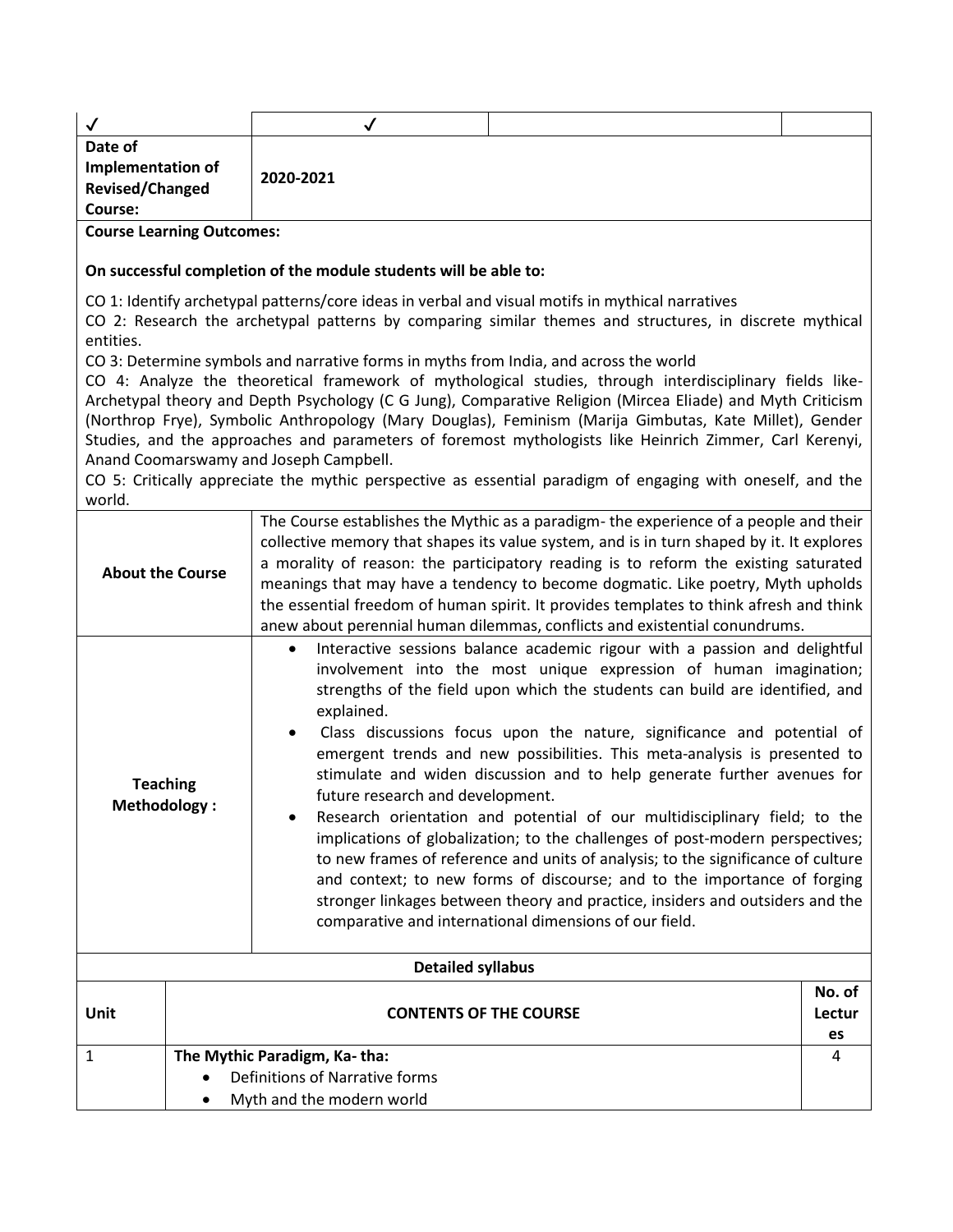|                | Mythos- Lived experience, memory, myth-making<br>$\bullet$                                   |   |  |  |  |  |
|----------------|----------------------------------------------------------------------------------------------|---|--|--|--|--|
|                | Myth and History- two vital consciousness                                                    |   |  |  |  |  |
| $\overline{2}$ | <b>Critical Frameworks in the Study of Myth</b><br>Critical frameworks to the study of myths |   |  |  |  |  |
|                |                                                                                              |   |  |  |  |  |
|                | Contextual Paradigms in the Indic civilization<br>٠                                          |   |  |  |  |  |
| 3              | <b>Birth of Symbols</b>                                                                      |   |  |  |  |  |
|                | First Storytellers: Cave Art- Experience- Within and Without                                 |   |  |  |  |  |
|                | Early Goddessess and Matriarchal symbols in Indian subcontinent<br>٠                         |   |  |  |  |  |
|                | Myths of Eternal Return: Fertility Symbols and Renewal Myths<br>٠                            |   |  |  |  |  |
|                | <b>Tribal Gods and Sacred Groves</b>                                                         |   |  |  |  |  |
|                | Confluence of mythologies                                                                    | 2 |  |  |  |  |
|                | <b>Guest Lecture</b>                                                                         | 3 |  |  |  |  |
|                | <b>Ritual and Myth</b>                                                                       |   |  |  |  |  |
|                | Patriarchal myths and their Indo European and Indo-Iranian counterparts<br>٠                 |   |  |  |  |  |
| 4              | Vedic Hymns- Myths in the form of poetry and music- Shruti- ritualistic re-<br>$\bullet$     | 2 |  |  |  |  |
|                | enactments of myth, primodial cognition.                                                     |   |  |  |  |  |
|                | Creation Myths: NasdiyaSukta, HirangarbhaSukta in Rigveda<br>٠                               |   |  |  |  |  |
|                | <b>Introversion of Experience</b>                                                            |   |  |  |  |  |
|                | The movement away from ritualistic excesses. From Veda to Upanishads-                        |   |  |  |  |  |
|                | Dionysian to Orphic                                                                          |   |  |  |  |  |
| 5              | The Upa-ni-shad- "Sit close to" the Wise and engage in conversation- self- critical          | 2 |  |  |  |  |
|                | thinking-riddles of life<br>The Aranyakas- The forest of symbols<br>$\bullet$                |   |  |  |  |  |
|                | Yagnavalkya, Gargi, Maitreyi- secular world- Women in intellectual discourse<br>٠            |   |  |  |  |  |
|                | <b>Creation Myths in Upanishads</b>                                                          |   |  |  |  |  |
|                | <b>Symbols for deeper Quest</b>                                                              |   |  |  |  |  |
|                | 1. Metaphors of 'Knowing'                                                                    |   |  |  |  |  |
|                | Buddha and Bodhisatva/ The Jina and makers of the Crossing/ Aajivika                         |   |  |  |  |  |
|                | philosophy                                                                                   |   |  |  |  |  |
| 7              | The Bhagvad Gita- in Mahabharata                                                             | 8 |  |  |  |  |
|                | The lyrical imagery/ The Mystic Traditions<br>2.                                             |   |  |  |  |  |
|                | The King and the Corpse<br>3.                                                                |   |  |  |  |  |
|                | Archetypal Patterns: Intellectual Fraternity in Symbols                                      |   |  |  |  |  |
|                | <b>Recurrent Themes/Motifs/ Patterns</b><br>1.                                               |   |  |  |  |  |
|                | Belly of the monster/ the Lost Ring/ Circle                                                  |   |  |  |  |  |
| 8              | Shapeshifters/ Metamorphosis/ Trickster Gods                                                 | 6 |  |  |  |  |
|                | Threshold figures- Composite beings                                                          |   |  |  |  |  |
|                | Rites of Passage- Seperation, Initiation, Return                                             |   |  |  |  |  |
|                | Sacrifice and Bliss- Psychological Realities<br>٠                                            |   |  |  |  |  |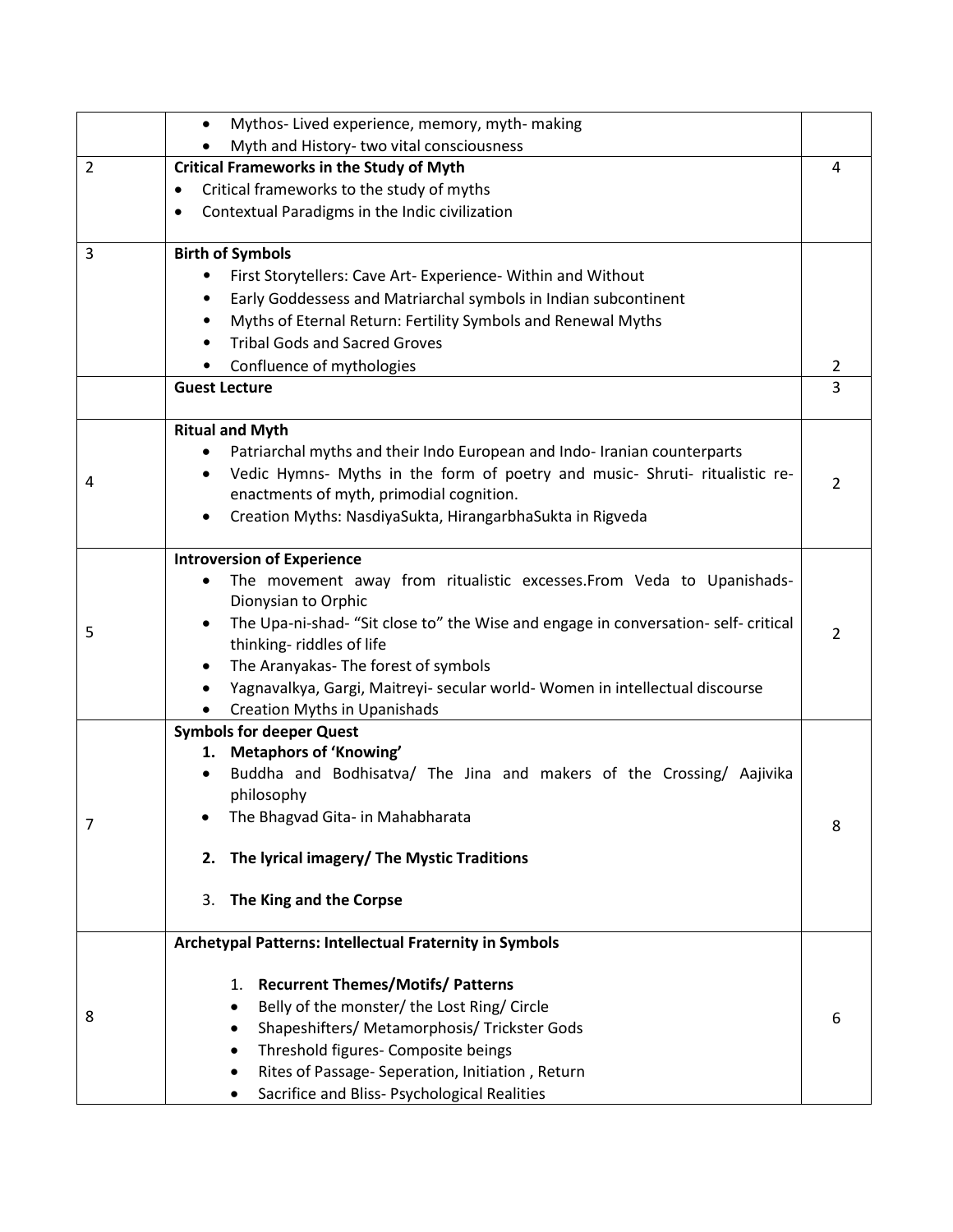|                                                                                                            | <b>Theory of Archetypes</b><br>2.<br>Jung and Depth Psychology/ Adolf Bastion's Elelmentary ideas<br>(The collective unconscious and myth) |    |  |  |  |  |
|------------------------------------------------------------------------------------------------------------|--------------------------------------------------------------------------------------------------------------------------------------------|----|--|--|--|--|
|                                                                                                            |                                                                                                                                            |    |  |  |  |  |
| 9                                                                                                          | Presentation- Mythic Worlds as Modern Worlds!                                                                                              |    |  |  |  |  |
|                                                                                                            | <b>Total Number of Lectures</b>                                                                                                            | 45 |  |  |  |  |
|                                                                                                            | Projects / Field work as part of continuous assessment:                                                                                    |    |  |  |  |  |
|                                                                                                            | <b>Internship for Students if any: Not Applicable</b>                                                                                      |    |  |  |  |  |
|                                                                                                            | <b>Suggested Reference Books:</b>                                                                                                          |    |  |  |  |  |
|                                                                                                            | Barth, Roland. 2009. Mythologies. Trans. Annette Levers. London: Vintage. (1993).                                                          |    |  |  |  |  |
|                                                                                                            | Bharti, Dharamvir. 1998.AndhaYug. Illahabad: Kitaab Mahal.                                                                                 |    |  |  |  |  |
|                                                                                                            | ---. Andha Yug. 2009. Translated with an Introduction by Alok Bhalla. New Delhi: Oxford University Press.                                  |    |  |  |  |  |
|                                                                                                            | Bhalla, Alok, Molly Kaushal, Ramakar Pant, eds. 2015. Ramkatha in Narrative, Performance and Pictorial                                     |    |  |  |  |  |
|                                                                                                            | Traditions. Delhi: Aryan Books.                                                                                                            |    |  |  |  |  |
|                                                                                                            | ---, Chandra Prakash Deval. 2019. The Gita: Mewari Miniature Painting (1680-1698) by Allah Baksh. Niyogi                                   |    |  |  |  |  |
| Books.                                                                                                     |                                                                                                                                            |    |  |  |  |  |
|                                                                                                            | Bhattacharya, Pradip, trans. 1991. Krishnacharita. Calcutta: M P Birla Foundation.                                                         |    |  |  |  |  |
|                                                                                                            | ---. 2005. Panchkanyas: The Five Virgins of Indian Epics: A Quest in Search of Meaning Writers' Workshop.                                  |    |  |  |  |  |
| Borges, Jorge Luis. 2002. The Book of Imaginary Beings. Trans. Norman Thomas di Giovanni. London: Vintage. |                                                                                                                                            |    |  |  |  |  |
| (1970).                                                                                                    |                                                                                                                                            |    |  |  |  |  |
|                                                                                                            | Bulcke, Camille. 1975. Ramakatha: UtpattiAur Vikas. Allahbad University.                                                                   |    |  |  |  |  |
| Campbell, Joseph.2002. The Flight of the Wild Gander: Explorations in the mythological Dimension. Novato,  |                                                                                                                                            |    |  |  |  |  |
|                                                                                                            | California: New World Library.                                                                                                             |    |  |  |  |  |
|                                                                                                            | ---. 2002. The Inner Reaches of Outer Space: Metaphor as Myth and Religion. Novato, California: New World                                  |    |  |  |  |  |
|                                                                                                            | Library.                                                                                                                                   |    |  |  |  |  |
|                                                                                                            | ---. 1991. The Masks of God: Oriental Mythology. Vol.1. New York: Arkana, Penguin.                                                         |    |  |  |  |  |
| ---. The Hero with a Thousand Faces. London: Fontana. 1993. (USA: Princeton University Press, 1949).       |                                                                                                                                            |    |  |  |  |  |
| --- and Bill Moyers. 1988. The Power of Myth. Ed. Betty Sue Flowers. New York: Doubleday.                  |                                                                                                                                            |    |  |  |  |  |
|                                                                                                            | Cassirer, Earnst. 1953. The Language and Myth. Trans. Suzanne K. Langer. U S: Dover.                                                       |    |  |  |  |  |

Chakravarty, Kalyan Kumar, ed. 2009. *Text and Variations of the Mahabharata: Contextual, Regional and*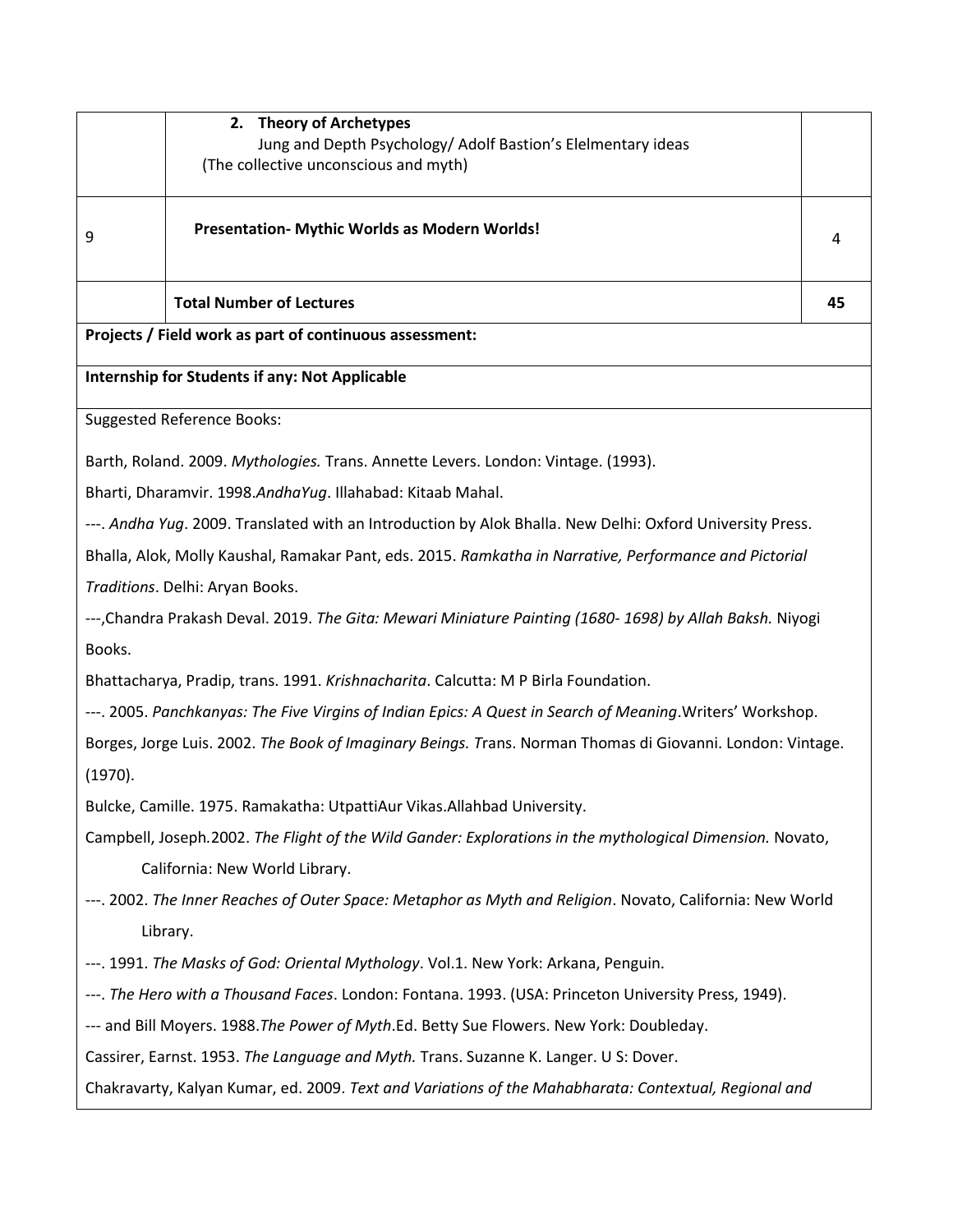*Performative* 

*Traditions.* National Mission for Manuscripts, Indira Gandhi National Centre for Arts. Delhi: Munshiram Manoharlal.

Chandra, Rai Govind. 1996.*Indian Symbolism*. *Symbols as Sources of our Customs and Beliefs*. New Delhi: Munshiram Manoharlal.

Coburn, Thomas B. 2002. *Devi Mahatmya: The Crystallization of Goddess Tradition*. Delhi: Motilal Banarsidass.

Coomarswamy, Anand K, and Sister Nivedita. 2004.*Classic Indian Tales*. Mumbai: Jaico.

--- . 2009. *The Dance of Shiva*. Preface by Romain Rolland. Delhi: MunshiramManoharlal.

Cooper, J.C. 1978. *An Encyclopedia of Traditional Symbols.* London: Thames and Hudson.

Deussen, Paul. 1979. *The Philosophy of the Upanishads.* New Delhi: Oriental Books. (1906)

Doniger, Wendy. 2011. *The Implied Spider: Politics and Theology in Myths.* New York: Columbia University Press.

Dowson, John. 1961.*A Classical Dictionary of Hindu Myth and Religion, Geography, History and Literature*. London: Routledge and Kegan Paul.

Dundes, Alan. 1992.*The Sacred Narrative*. Readings in the Theory of Myths. University of California Press.

Dutt, Romesh Chander. 1961.*The Ramayana and Mahabharata*. London: J.M. Dent and Sons.

Eliade, Mircea. 1954.*The Myth of the Eternal Return*. Trans. Willard R Trask. New Jersey: Princeton University Press.

---. 1959.*The Sacred and the Profane: The Nature of Religion*. Trans. William R Trask. New York: Harvest/HBJ Book.

Frazer, James Sir. 1969.*The Golden Bough*. London: Macmillan.

Freud, Sigmond. 1976. *The Future of an Illusion*. W. W. Norton.

---.1962*. Totem and Taboo*. W.W.Norton. (1913)

Fromm, Erich. 1990. *Man for Himself: An Inquiry into the Psychology of Ethics*. New York. An Owl Book, Henry Holt and Company.(1947).

Frye, Northrop. 1980.*Creation and Recreation*. Toronto: U of Toronto P.

---. 1976.*Spiritus Mundi: Essays on Literature, Myth and Society*. Bloomington: Indiana UP.

---. 1967. *The Modern Century: The Widden Lectures 1967*. Toronto: Oxford UP.

Ganguli, Kisari Mohan, trans. 2008. *The Mahabharata*. Delhi: MunshiramManoharlal.

Gimbutas, Marija. 1999.*The Living Goddesses*. Ed. Miriam Robbins Dexter. Berkeley: University of California Press.

Grey, J.E.B. 1961.*Indian Tales and Legends*. London: Oxford U P.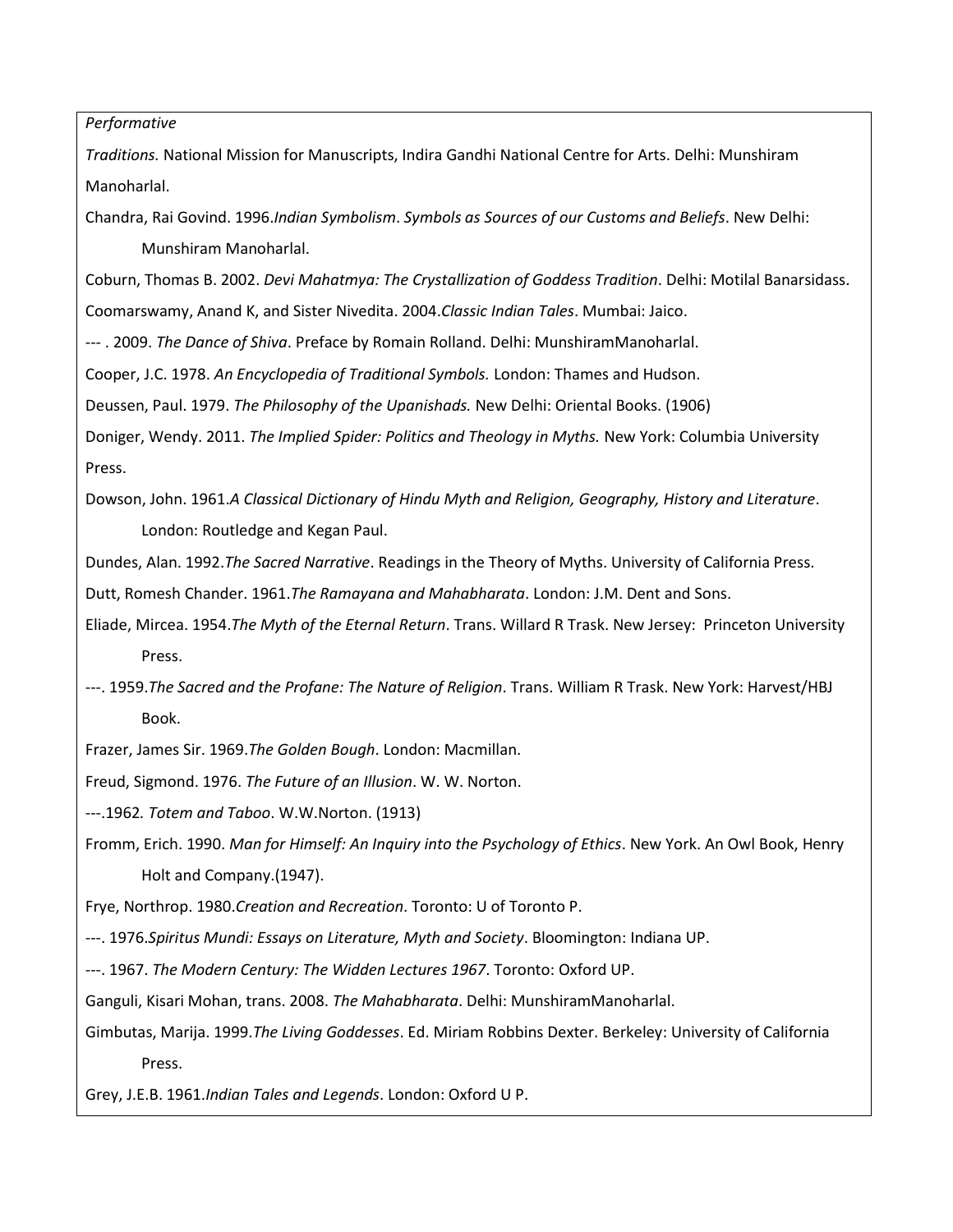Haksar, A.N.D, trans. 1998.*Hitopadesa*. New Delhi: Penguin.

- --- . 1998. *SimhasanaDvatrimsika: Thirty-two Tales of the Throne OfVikramaditya.* New Delhi: Penguin Books. Hamilton, Edith. 1999. *Mythology: Timeless Tales of Gods and Heroes.* New York: Warner Books. (1942).
- Hannah, Barbara. 2006. *The Archetypal Symbolism of Animals: Lectures given at the C G Jung Institute, Zurich,*

*1954-1958.* Ed. DavidAldred. Illinois: Chiron.

Hiltebeitl, Alf, Kathleen M Erndl. 2000. *Is the Goddess A Feminist?: The Politics of South Asian Goddess.* NYU Press.

---. 1970. *The Ritual of Battle.* Albany: SUNY Press.

Ions, Veronica. 1967.*Indian Mythology*. London: Paul Hamlyn.

Jamison, Stephanie W. 1991. *The Ravenous Hyenas and Wounded Sun: Myth and Ritual in Ancient India.* Cornell University Press.

Jung, Carl Gustav. 2009. *The Archetypes of the Collective Unconscious*. Sec Ed. Trans. R.F.C Hull. London: Routledge and Kegan Paul. (First ed.1959).

---, ed. 1972.*Man and His Symbols* .N. Y: Doubleday.

Karve, Irawati. *Yuganta.* 1991. Hyderabad: Disha Books.

Kermode, Frank. 1983. *The Art of Telling.* Cambridge: Harvard UP.

Kosambi, D D. 1983. Myth and Reality: Studies in the formation of Indian Culture. Bombay: Popular Prakashan. (1962)

Lal, P. trans. 1965. *The Bhavad Gita*. Calcutta: Lake Gardens.

---, trans. 2006. *The Ramayana in the Mahabharata.* Introduction by Pradip Bhattacharya. Calcutta: Writers' Workshop.

---, trans. 1989. *The Mahabharata of Vyas*. New Delhi: Vikas Publishing House.

Lang, Andrew. 1968.*Myth, Ritual and Religion*.Vol.2. New York: AMS.

Levi- Strauss, Claude. 1995. *Myth and Meaning: Cracking the Code of Culture*. Foreword by Wendy Doniger. New York:

Schocken Books. (1979).

Littleton, Scott C. 1982. *The New Comparative Mythology*. California: University of California Press.

Luke, Helen M. 1981. *Woman, Earth and Spirit: The Feminine in Symbol and Myth*. New York: Crossroad Publishing. (1959)

Mascaro, Juan, trans. 1978. *The Bhagvad Gita.* Harmondsworth: Penguin. (1962).

Macdonell, A A. 2008. *Vedic Mythology*. Delhi: MunshiramManoharlal. ( Verlag Von Karl J. Trubner,

Strassburg,1897)